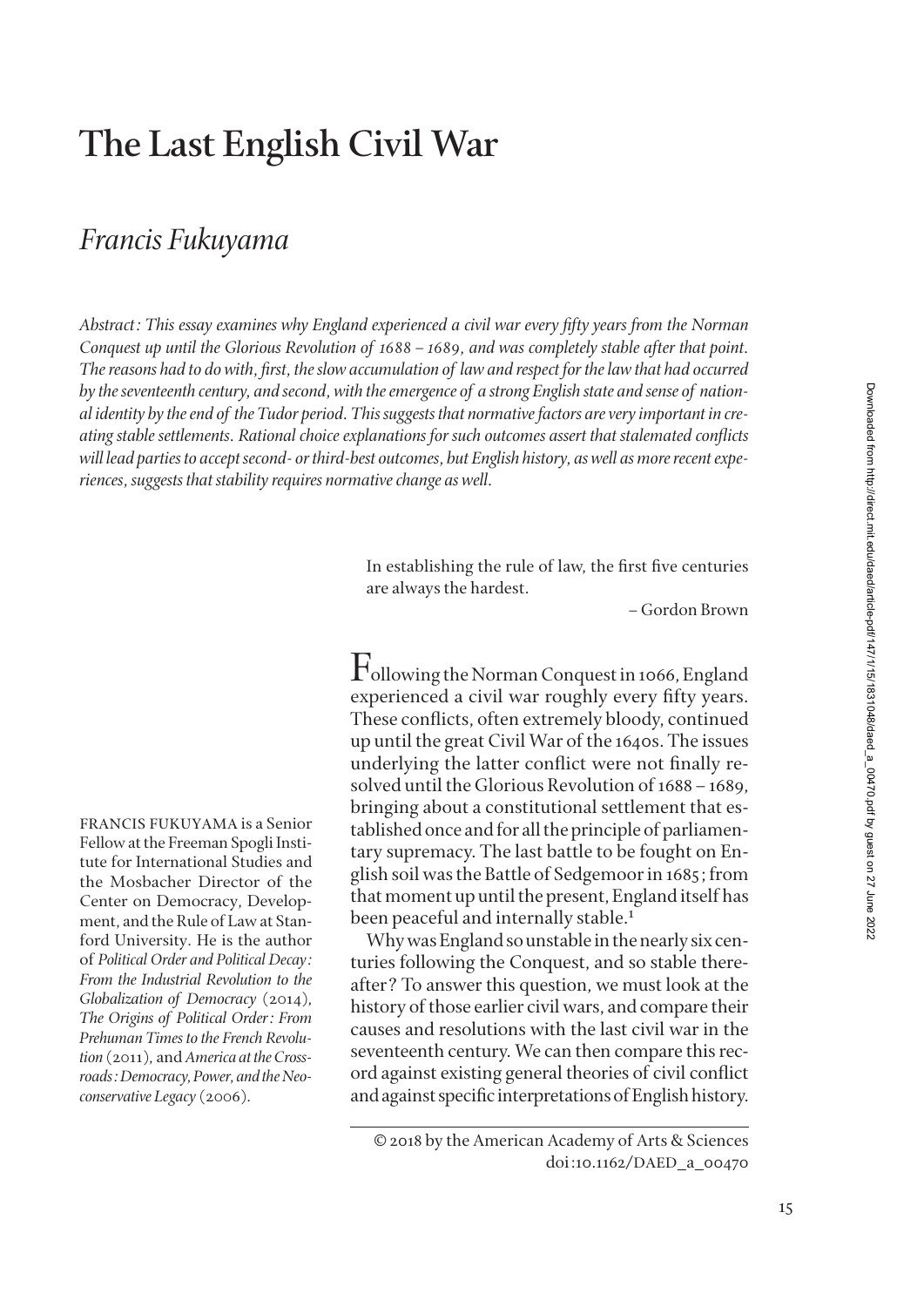*Civil War*

*The Last*  To anticipate the bottom line of this analy-*English*  sis, the durability of the 1689 settlement proceeded from two primary factors: first, the slow accumulation both of law and respect for the law on the part of English political actors; and second, the emergence of an English state and a strong sense of English national identity. These explanations depend heavily on normative changes that took place in English political consciousness during the late Middle Ages and, particularly, on innovative ideas about political sovereignty that took hold in the second half of the seventeenth century. Rational choice explanations that assume that all elites are maximizing predators, and see stability as the result of elite bargains, are insufficient to explain these outcomes.

> This interpretation has important implications for our approach to the settlement of civil wars today. The rational choice interpretation suggests that settlements occur as a result of stalemated conflicts in which the warring parties recognize that their second- or third-best outcome–a negotiated political agreement–has become more appealing than continuing to struggle for their first-best choice (total victory for their side). Economists Douglass North and Barry Weingast have argued that the Glorious Revolution produced a "self-enforcing" equilibrium due to the fact that two monarchs had been removed by Parliament, forcing future monarchs to accept limits on predatory behavior.<sup>2</sup>

> There are several contemporary examples of fragile stalemated settlements. In Cambodia, the United Nations sponsored elections and then a power-sharing arrangement including Prime Minister Hun Sen, who succeeded, as soon as he was strong enough to do so, in overturning the arrangement through a coup in 1997. In Angola, the peace accords negotiated in the early 1990s between the People's Movement for the Liberation of Angola and the National Union for the Total Independence of Angola

fell apart after Jonas Savimbi decided he was strong enough to resume the civil war. In Bosnia, the 1995 Dayton Accords finally brought an end to the civil war, with each side accepting what, for them, was a second-best outcome. The Bosniaks had to accept a semi-autonomous Republika Srpska, while the Serbs did not succeed in either separating or joining Serbia. While this has brought stability to the Western Balkans for more than twenty years, the Accords appear to be fraying in 2017 as the weakening of the European Union and the emboldening of Russia have increased the self-confidence of the Serbian community.

The problem with the rational choice interpretation is that several prior English civil wars had produced a similar outcome: the dethroning or effective political neutering of a king by other elites, followed by a political settlement that put the monarchy under clear constitutional constraints. Yet, unlike the results of the Glorious Revolution, none of these earlier settlements were "self-enforcing": the king immediately sought to break free of legal constraints once the balance of power shifted back in his favor. Second-best outcomes were not preferable to maximal ones if the latter seemed feasible. Two other things are needed for durable settlements: a normative belief in the intrinsic value of constitutionalism and the rule of law, and state institutions that have some degree of autonomy from the competing political factions. Paradoxically, the emergence of a constrained state required the prior evolution of a state made strong by its underlying legitimacy and capacity. Absent these factors, political settlements are likely to be nothing more than truces in prolonged competitions for power, as they were for the English over the span of many centuries. This suggests that we need to lower our expectations for the sustainability of postconflict settlements and focus more on bringing about normative change.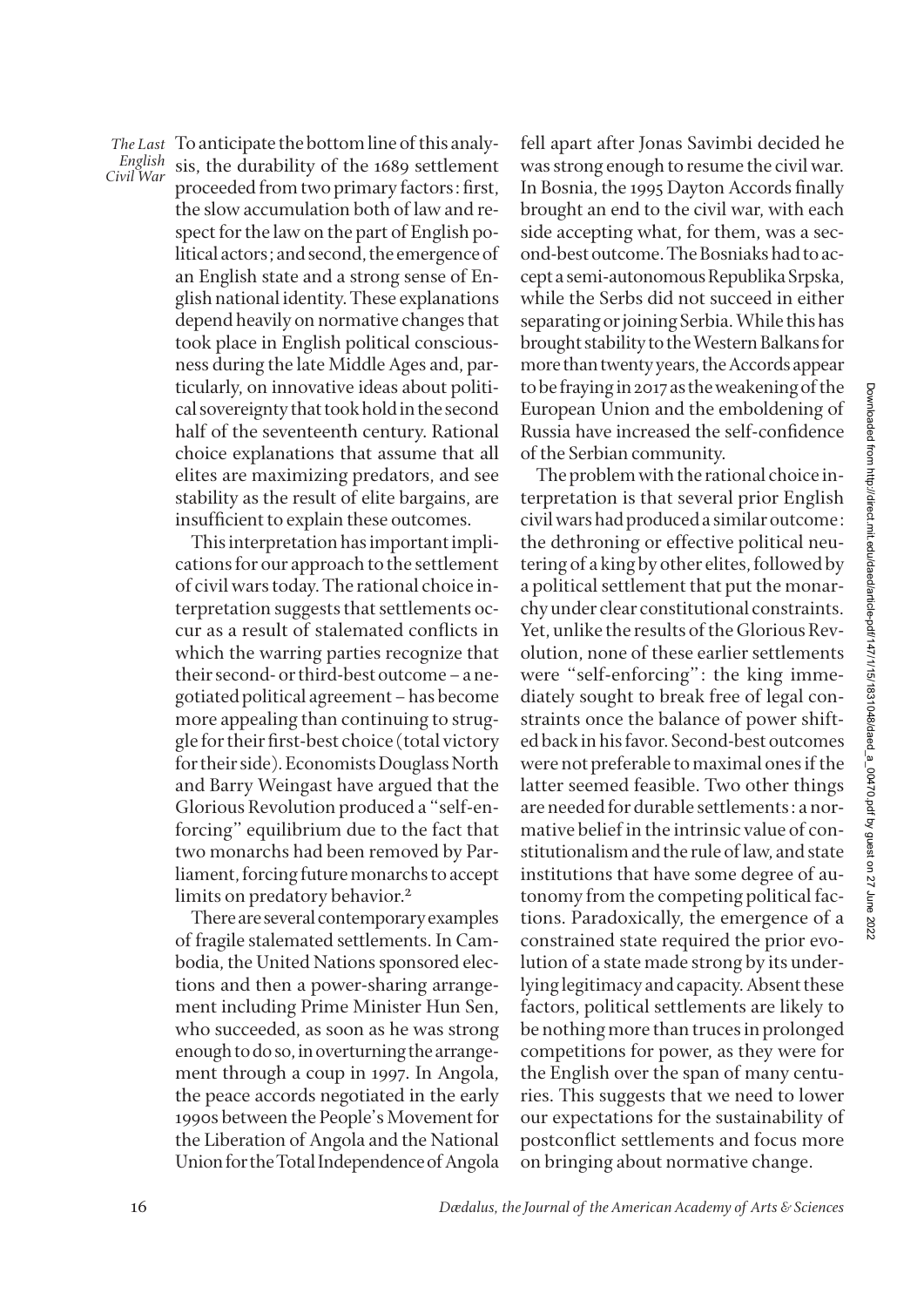Uuring the Middle Ages, the English fought an extraordinary number of civil wars, here defined as a violent conflict in which organized groups within a single society seek to gain political power and, ultimately, dominance. In the English case, these wars occasionally involved tens of thousands of combatants on both sides, and led to the deaths of equal numbers of people, especially when we include collateral civilian casualties.

In this section, I present a brief overview of English political history, together with an analysis of the common characteristics of English civil wars.3 Many of these conflicts had a structure like the last civil war of the seventeenth century: they involved a struggle for power between a king and his "barons," that is, powerful elites who sought to limit the king's power. Several of these wars produced constitutional settlements in which the parties agreed to a formal legal specification of the rights and duties of both the crown and its subjects. Yet none of these earlier settlements, including the Magna Carta, proved enforceable over a prolonged period of time.

England's medieval history was punctuated by its conquest in 1066 by a foreign, French-speaking dynasty from Normandy led by William the Conqueror. The Norman Conquest itself was one of the causes of subsequent instability: the Norman kings had to manage territorial possessions in both England and France, which gave the French and other actors multiple opportunities for meddling in English affairs. In an age well prior to the rise of modern nationalism, this situation nonetheless produced enduring problems with legitimacy, as French lords ruled over English subjects and English kings fought for French territory with money raised in England.

The first major post-Conquest civil war occurred in the 1140s and 1150s. Henry I  $(1100-1135)$ , William's son, died without a male heir, and a struggle ensued be-

*Francis* tween his daughter Mathilda and her hus-*Fukuyama* band Geoffrey Plantagenet of Anjou, on the one side, and Henry's nephew Stephen of Blois, on the other. This civil war eventually led to the establishment of the Angevin Plantagenet dynasty and the coronation of Geoffrey's son as Henry II. Henry II and his son Richard I were strong authoritarian rulers who provided domestic stability.

The second civil war occurred less than a generation later in 1173, when Henry II's three oldest sons and wife took up arms against him and, in effect, sought to seize the crown from him. The rebellion was put down in about a year.

The next civil war involved King John. While he is popularly remembered as a great tyrant, he was not necessarily more cruel or tyrannical than his two Angevin predecessors.4 However, he exacted large payments from his barons to fight an unsuccessful war to expand his French possessions, which he subsequently lost after defeat at the Battle of Bouvines. In May 1215, a group of barons took up arms; the conflict was stalemated and the two sides negotiated, producing the charter at Runnymede that came to be known as the Magna Carta.

The Magna Carta contained a large number of specific provisions to regulate behavior on both sides and embodied general principles that played an important role in the development of property rights in England. Since the time of Henry II, only subtenants enjoyed the benefits of the Common Law through the royal courts. The tenants-in-chief, however, were subject to the direct feudal jurisdiction of the king. The Magna Carta brought these elites under the jurisdiction of the Common Law, and thus constrained the king from making arbitrary exactions.5

The Magna Carta was thus the prototype of a constitutional settlement that laid out in formal legal terms the rights and responsibilities of the king and barons, particularly the former's right to take property. It has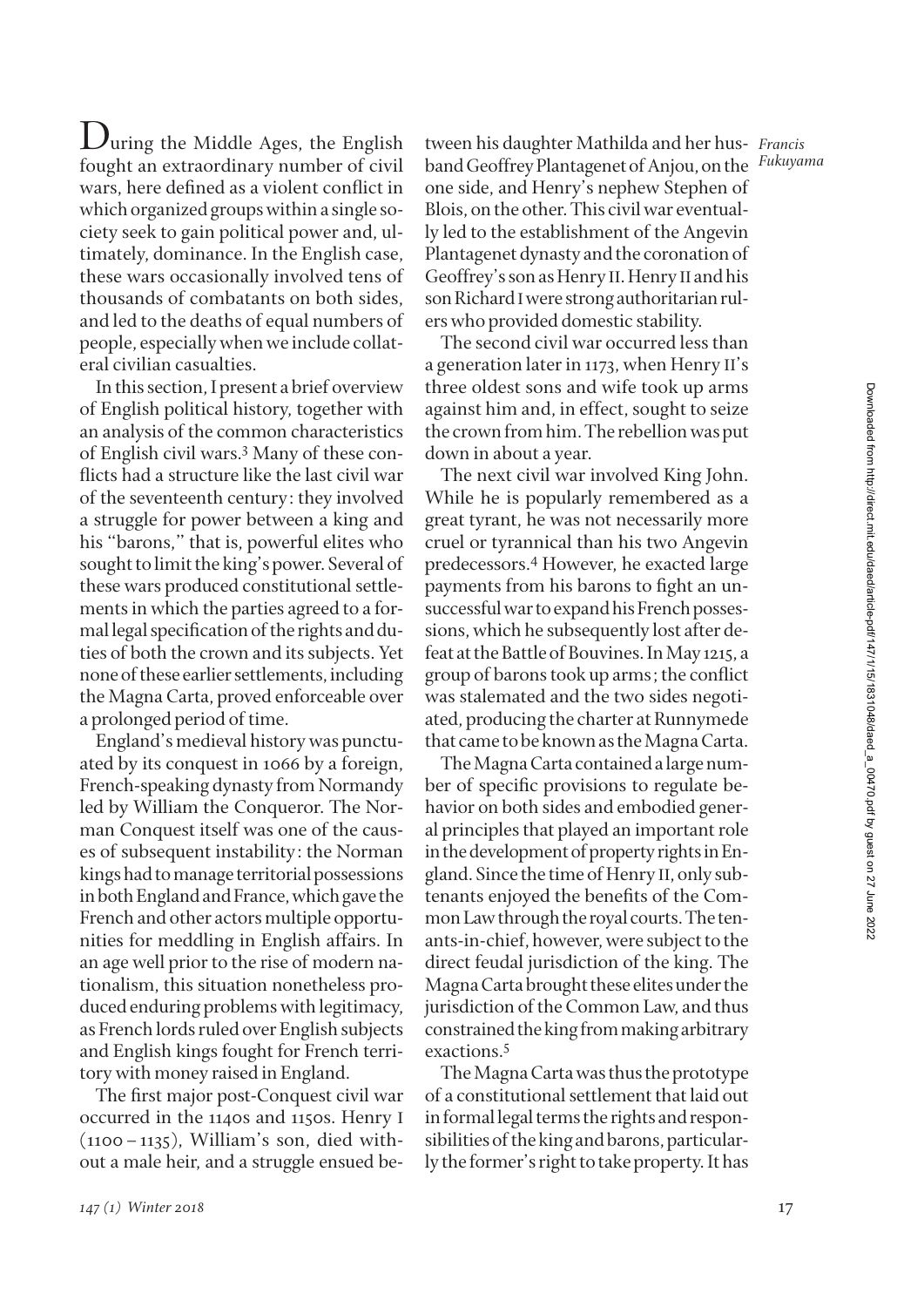*Civil War*

*The Last*  been regarded, properly, as the bedrock of *English*  English liberties, and came about as the result of a civil war in which neither side won an overwhelming victory. The specific provisions constituted second-best outcomes for both sides, who would have preferred to win a crushing victory and impose their will unilaterally.

> The Magna Carta did not, however, create a "self-sustaining equilibrium"; it was more like a truce in an ongoing civil war. Less than two months after its signing, King John sought and received an annulment of its terms from Pope Innocent III, and the civil war continued until John's death in 1216. His son Henry III did not secure the kingship without further violence, culminating in the Battle of Lincoln in 1217; the Magna Carta was, for him, far from an established law.

> The next civil war broke out in the 1250s. Henry III proved to be a weak king who alienated his court by bringing in a series of foreign courtiers. It was again a foreign policy debacle that triggered the uprising: Henry's failed and expensive attempt to conquer Sicily. In 1258, he was confronted, as was his father John, by his barons, who demanded that the king cease further taxation, and that he be constrained by a council of twenty-four and a parliament.<sup>6</sup> This charter was known as the Provisions of Oxford, and was as wide-ranging, if less well-known, than the Magna Carta. It was seen by its authors as an effort to, in effect, re-impose the latter charter on a recalcitrant king.<sup>7</sup>

> Like his father, Henry III immediately tried to wriggle out of the constraints of the Provisions of Oxford, and overt conflict broke out six years later as Henry's brother-in-law, Simon de Montfort, launched an attack on the king at the head of a baronial coalition. He defeated Henry and his son Edward at the Battle of Lewes, and reinstated the Provisions of Oxford in a peace known as the Mise of Lewes. De Montfort

was soon thereafter defeated and executed by a resurgent Edward, who secured the kingship as Edward I. Mopping up the rebels required Edward to accede to a new charter, the Dictum of Kenilworth, which reaffirmed the Magna Carta and restored lands to Montfort's rebels.

Edward went on to become one of the greatest kings in English history; great because, as a strong and vigorous military leader, he provided stability throughout his long reign, incorporated Wales, and subdued Scotland. (This obviously was not necessarily the perspective of the Welsh or the Scots.) It was becoming something of a pattern, however, that every other king would prove weak or incompetent, and hence trigger a new civil war. Such was the case with Edward I's son Edward II. From the moment of his coronation in 1308, he was widely despised as a degenerate, and suspected of having a long-term homosexual affair with the Gascon knight Piers Gaveston. Parliament sought to impose a new set of legal restrictions on him, which he evaded; by 1321, the conflict degenerated into civil war. Edward won the war and launched a bloody retribution on his enemies, tearing up any prior constitutional understandings about the limits of his power. His reign ended when his queen, Isabella (sister of Charles IV of France), defected back to France and, together with her lover Roger Mortimer, launched an invasion of England. Edward was forced to abdicate in favor of his young son Edward III, who himself had to launch a palace coup to gain effective power from his mother and Mortimer.

Edward III was a strong king; like his grandfather, he maintained stability in England and launched what came to be known as the Hundred Years War to regain Plantagenet territories in France. The crown eventually passed to Edward's grandson Richard, who, as Richard II, would prove to be a weak king and poor military leader. In 1386,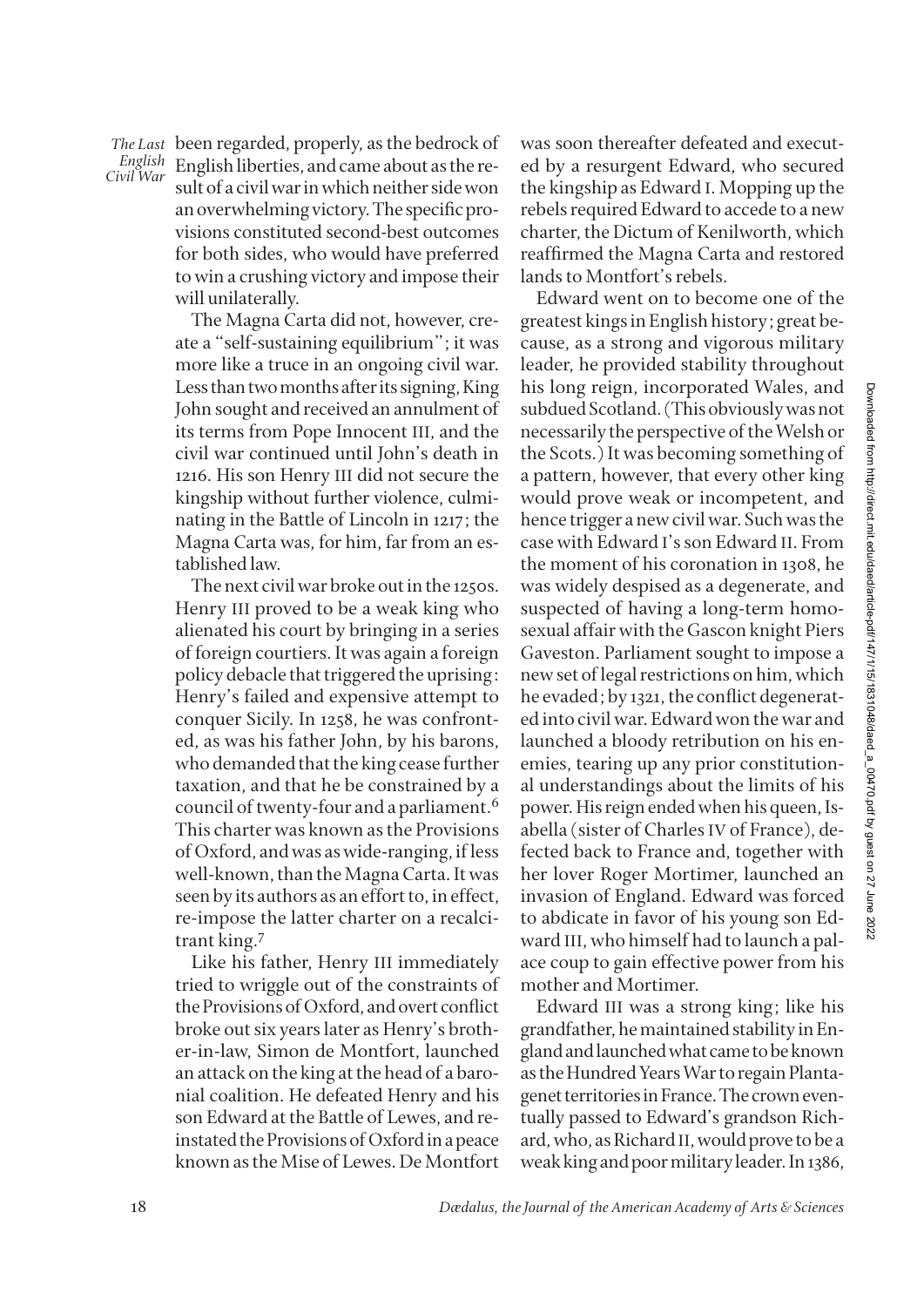interelite conflict returned as the Wonderful Parliament stripped him of his authority. In 1397, the king staged an internal coup that consolidated his rule and led to a period described by many as "Richard's tyranny." Opposition to his rule coalesced around Henry Bolingbroke, who, from exile on the continent, launched an invasion of England and deposed him to emerge as the first Lancastrian king, Henry IV.

Henry suffered from a crisis of legitimacy and had to fend off several violent revolts early in his rule. His son Henry V, crowned in 1413, proved to be a strong ruler, able to maintain stability in England and expand, in the Battle of Agincourt in 1415, English rule in France. The same could not be said of his son Henry VI, who gained the throne as a child on his father's untimely death in 1422. The kingdom fell into a prolonged civil war, known as the Wars of the Roses, between two branches of the Plantagenet family, the Lancasters and the Yorks, that lasted almost into the sixteenth century. Observing this protracted conflict, the Milanese ambassador Sforza de' Bettini wrote: "I wish the country and the people were plunged deep in the sea, because of their lack of stability."8

The nature of civil conflict in England began to shift in subtle but important ways during the Tudor dynasty, which encompassed the reigns of Henry VII (1485–1509), Henry VIII (1509–1547), Edward VI (1547– 1553), Mary I (1553–1558), and Elizabeth I  $(1558 - 1603)$ . The kinds of large noble uprisings that culminated in the Wars of the Roses became much less common as the English state grew in size and authority, especially during the reign of Henry VIII. With the arrival of the Reformation, political conflict increasingly centered on religion, with Henry and his son Edward VI establishing England as a Protestant country, Mary pulling it back into Catholicism, and Elizabeth reestablishing Protestantism. In addition, class conflict, which had

emerged in Wat Tyler's rebellion, became Francis a more common source of violence. These Fukuyama religious and class issues were exploited by elites in their struggles over power and resources, yet it was also the case that ideas themselves were autonomous sources of conflict, with obscure matters like the doctrine of transubstantiation leading countless individuals to be tortured, beheaded, or burned at the stake. Overall, however, the Tudor century was much more stable than the three preceding it.

The great English Civil War of the 1640s began in 1641 and was fought on and off for a decade, leading to the beheading of the Stuart monarch Charles I in 1649 and the monarchy's replacement by a quasirepublican form of government under the Protectorate of Oliver Cromwell. The restoration of the monarchy in 1660 did not resolve the underlying conflict, however, especially with the accession of the Catholic James II in 1685. The conflict ended when William of Orange invaded England from the Netherlands and deposed James, leading to the constitutional settlement known as the Glorious Revolution of 1688–1689. This entire chain of events is here referred to as the last English Civil War.

 $\textstyle{\mathop{W}\nolimits_{\text{e}}}$  can thus count at least nine major interelite civil wars during the period from the Norman Conquest to the Glorious Revolution. While some were brief, others like the Wars of the Roses lasted for two generations and involved many separate subordinate conflicts. In addition, there were at least three large popular uprisings: the Wat Tyler rebellion in 1381, the Pilgrimage of Grace under Henry VIII, and the uprisings under Edward VI. This list does not include dozens of individual armed conspiracies and attempted and successful coups that took place over this period. If the England of that time were a contemporary developing country, we would not regard it as particularly stable.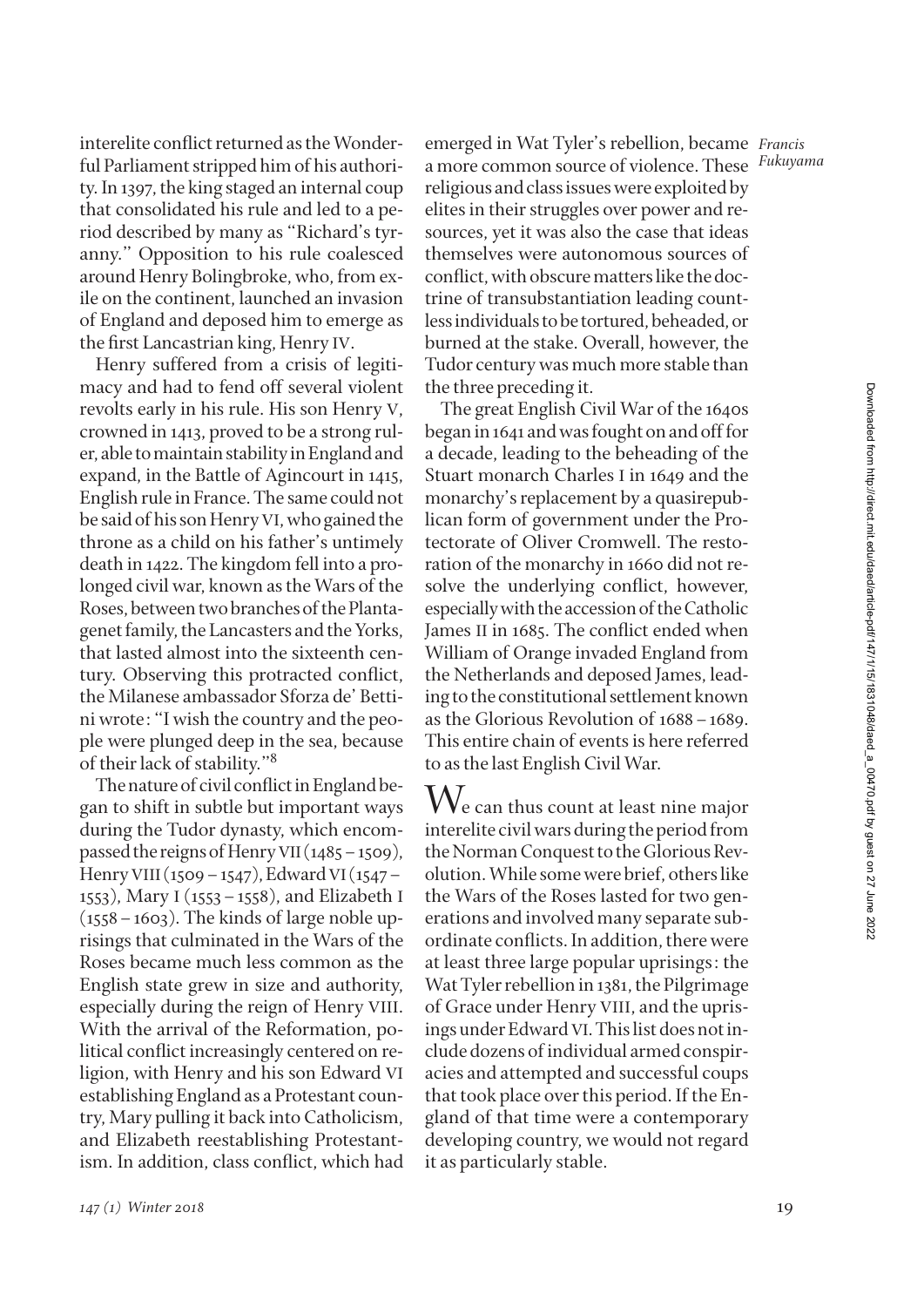*The Last Civil War*

*English* tions about the causes of these conflicts. We can make several broad generaliza-Whig historians have often argued that the broad underlying issue from at least the Magna Carta on was the effort to force despotic kings to abide by the law and to make them ultimately accountable to Parliament, and thereby to the whole English people.

> While there is truth in this account, it is also clear that Whig history gravely distorts the record. In the end, virtually all the civil wars in England were triggered by a loss of legitimacy by the monarch. But that loss was not necessarily tied to tyrannical or excessively predatory behavior. The most significant common cause for the civil wars was the king's perceived weakness or incompetence, particularly in foreign policy: John's loss of Normandy, Henry III's debacle in Sicily, Edward II's travails in Scotland, Richard II's failures in Scotland and France, and Henry VI's loss of the French territories acquired under his father and great-great-grandfather. Charles I found himself with a bankrupt state and was forced to turn to extraordinary measures like demands for ship money (a tax that skirted parliamentary review). By contrast, a level of taxation that had triggered a rebellion in earlier times was grudgingly borne if the monarch put those resources to good use by expanding the realm, as in the case of Edward III's extended wars in France. In other cases, the loss of legitimacy was tied to domestic issues, such as the courtiers kept by Henry III and Edward II, or Henry VI's general incompetence.

> By contrast, England experienced great stability under strong and often tyrannical kings, especially those who achieved foreign policy success: Henry II, Richard I, Edward I, and Henry V. Each imposed ruinous taxes on the realm and yet maintained their legitimacy. Henry VIII was not particularly successful overseas, but over his long reign he centralized power dramatically, extracted onerous taxes, and carried

domestic tyranny to new heights. Yet Henry VIII died peacefully in his bed, without provoking an armed backlash from other elites. The history of these conflicts was therefore not, contrary to Whig history, a struggle to achieve ever-higher levels of liberty.

The conflict of the seventeenth century bore some resemblances to previous civil wars, insofar as it pitted a monarch–alternatively Charles I and James II–against various elite opponents centered in Parliament. As in the case of the Magna Carta or the Provisions of Oxford, it led to a formal political settlement that imposed greater accountability on the king. And as in the case of the military confrontation surrounding the Magna Carta, the outcome was ambiguous: while the parliamentary side initially prevailed and managed to depose Charles I, Cromwell's Protectorate became increasingly dictatorial and unpopular. By the time of the Restoration, the two sides were disenchanted both with the idea of absolute monarchy and of republican government. The Glorious Revolution produced neither outcome, but rather a state that was constitutionally limited in its powers, under the principle of "no taxation without representation." Sovereignty was vested in the "king in Parliament," though, in practice, the Glorious Revolution maintained the principle of parliamentary supremacy and remained a durable political settlement for the next four centuries.

 $\hspace{0.1cm}$  ritical to the durability of the 1689 settlement was the growth in the belief by all English political actors in the sanctity of constitutional government and, more broadly, that the sovereign should be "under the law." North and Weingast have suggested that the Glorious Revolution was critical to the establishment of English property rights and contract enforcement, and therefore to the economic growth and material prosperity that emerged in the next two centuries.9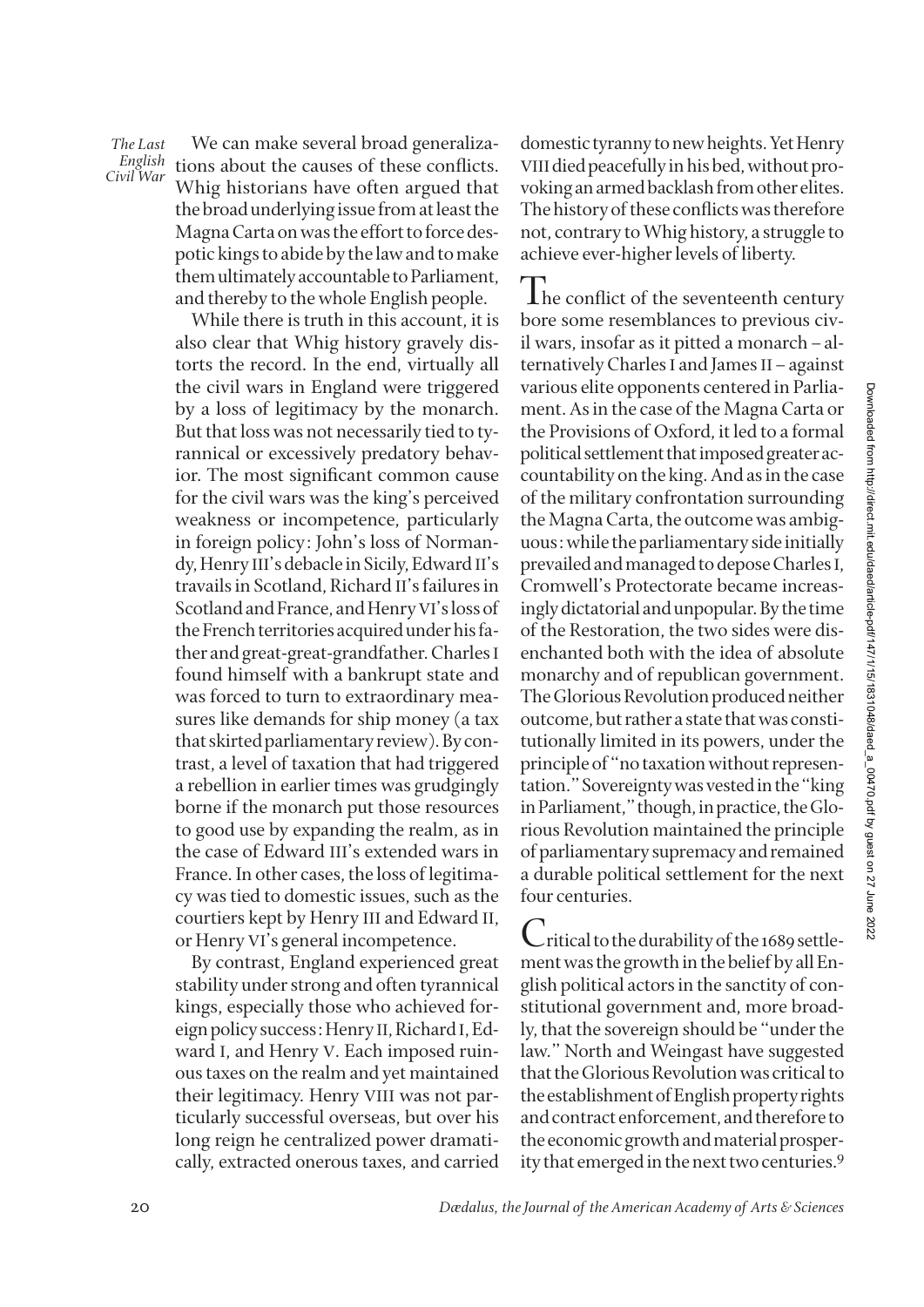But English property rights had been firmly established centuries earlier. The Stuarts attempted to turn back the clock on law; their failure was the product of deep normative changes in the way the law was understood.

European political development was different from other parts of the world because, of the three basic political institutions–a modern state, rule of law, and accountability–it was law that emerged first.<sup>10</sup> Of all European countries, England saw the most precocious development of the rule of law. But it also began to create a modern state early on, and the histories of the two were closely intertwined.

Henry II laid the basis for what would come to be known as the Common Law and a centralized English state in the twelfth century. Contrary to a line of interpretation that stretches from Edward Coke to Friedrich Hayek, the Common Law did not emerge in an evolutionary fashion out of Anglo-Saxon or Anglo-Norman customary law.11 Rather, "the custom of the king's court is the custom of England, and becomes the common law."12 In regard to secure property rights, as historian Joseph Strayer has pointed out, the king would frequently take the side of the tenant against the lord in a society in which cases had been typically tried in seigneurial courts, through institutions like the assize of novel disseisin ("recent dispossession").<sup>13</sup> The ability to dispense impartial justice helped establish the legitimacy of Henry's kingship; it also earned the crown substantial revenue in an age before any form of centralized taxation.

In the centuries after Henry II's reforms, institutions gradually took shape. English judges and lawyers began to receive specialized training and recognized themselves as a separate profession beginning in the twelfth century, and there was steady codification of informal rules and the centralization of case law under the principle of *stare decisis* (precedent).14 Edward I, in

*Francis* particular, was critical in establishing a *Fukuyama* number of major statutes, including the first Statute of Westminster (1275), the Statute of Gloucester (1278), and the Statute of Mortmain  $(1279)^{15}$ 

By the early seventeenth century, the role of law in English life had changed beyond recognition. As historian J. G. A. Pocock has pointed out, the first decades of that century saw the emergence of what he labels the "common law mind," which held that English law was not legislated but had existed from time immemorial.<sup>16</sup> The parliamentary side did not see itself innovating with respect to the law, but taking a profoundly conservative position in defense of law and tradition.

Moreover, there was a dramatic shift in the understanding of the nature of rights and liberties between the early seventeenth century and the Glorious Revolution. A medieval right or liberty was a particularistic privilege that was either customary or legally defined in feudal law as the result of a contract between parties of unequal power and social status. These were the sorts of rights defended at Runnymede: although the barons claimed to be speaking on behalf of the whole realm, they were most interested in their own privileges as a social class.

This understanding changed dramatically in the second half of the seventeenth century, in part as a result of the experience of the Civil War itself. Thomas Hobbes's treatise *Leviathan*, written in the immediate aftermath of the first phase of the Civil War, was critical to this transformation. Hobbes argued that human beings are fundamentally equal because they are equally vulnerable to violent death; the state is a social contract that protects the right to life in a way that cannot be accomplished in the state of nature. While he argues in favor of absolute monarchy, that monarchy exists only to protect the right to life. Hobbes thereby upended completely the medieval understanding of rights: they are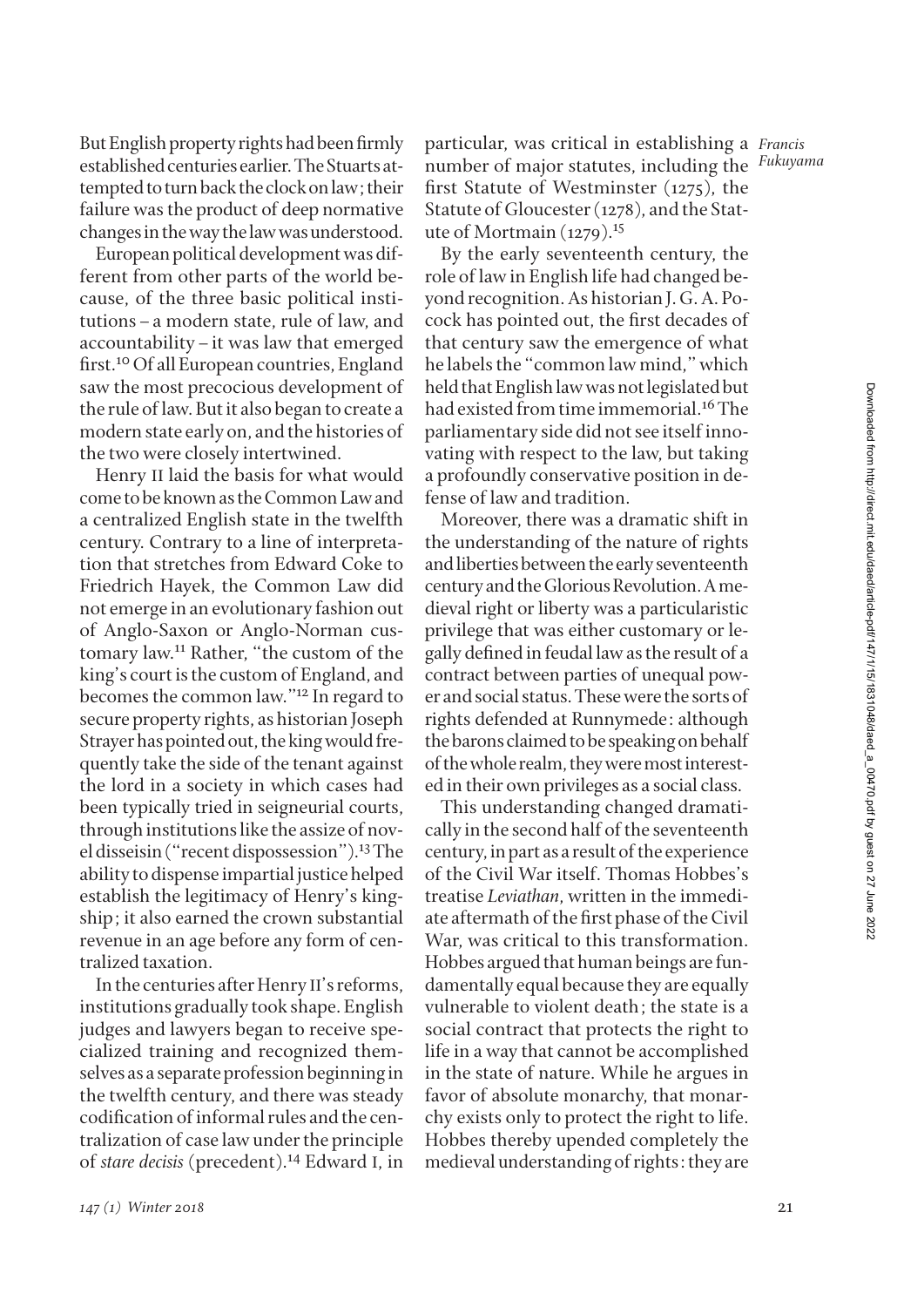*Civil War*

*The Last*  not inherited or contractual, but rather in-*English*  here in human beings qua human beings, and become the basis for state legitimacy.

> These ideological changes were critical to understanding why the parliamentary side was willing to abide by a constitutional settlement that limited its own ability to extract rents and violate the restrictions it had agreed to in the settlement. The state was no longer seen as a form of private property that could be seized by elites for private benefit; it was sovereign, but only because it "represented" the whole community and it exercised that sovereignty as a public trust. The elites represented in Parliament, in other words, had come to recognize in principle the modern idea that private and public interests are sharply separated, and that the state only existed to serve the latter. While previous civil wars were fought to defend the diverse "rights of Englishmen," the great Civil War was fought under the banner of the "rights of man."

> $P_{\text{arallel to the growth of law and respect}}$ for the law was the slow consolidation of a modern English state to which all citizens owed loyalty, and which was powerful enough to maintain a legitimate monopoly of force throughout the territory of England. This kind of state did not really emerge until the late Tudor period at the end of the sixteenth century.

> A modern state began to consolidate under Henry VIII, and particularly during the period from 1532–1540 under Henry's powerful secretary Thomas Cromwell. The view that there was a "revolution in government" at this time is associated with historian Geoffrey Elton, who argued that, prior to this period, the realm was run like a large private estate;<sup>17</sup> after Cromwell, it became bureaucratic, national, and uniform with direct consequences for stability.18 The specifics of the Elton thesis have been much debated, but it is clear that England participated in a process of mod

ern state-building that was taking place all over Europe in that period.<sup>19</sup>

In England, the primary driver of this transformation was the English Reformation. The Catholic Church owned perhaps one-fifth of the land in England at the beginning of the sixteenth century; that land and the Church's moveable wealth were confiscated by the crown and the substantial taxes sent to Rome went to the Exchequer instead. Cromwell created a bureaucratic system for managing this wealth and shifted the system of taxation to more regular levies not linked to the revenue needs of specific wars. The king and his immediate circle of courtiers became increasingly detached from the day-to-day administration of the government, and were replaced by a Privy Council with regular membership that controlled access to the king.<sup>20</sup>

Just as important as these administrative changes was the creation of a distinctive English national identity as a result of the break with Rome. Medieval kings did not regard themselves as sovereign; God was sovereign, and kings shared authority with God's vicar, the Pope. Henry's Reformation made the English monarch sovereign over all aspects of his subjects' lives, both material and spiritual; the shift from Catholic ritual to Protestant worship through the promulgation of works like Thomas Cranmer's *Book of Common Prayer* established a distinctive English national language and culture. This was reflected as well in English foreign policy, where Tudor England became the dominant Protestant power balancing would-be Catholic hegemons in Spain and France. The normative belief in the existence of a single English community was reinforced by events like the defeat of the Spanish Armada, and by the material interests of the nobility and gentry that had profited from the sale of confiscated Church lands.

The creation of a unified sovereignty by the end of the sixteenth century then laid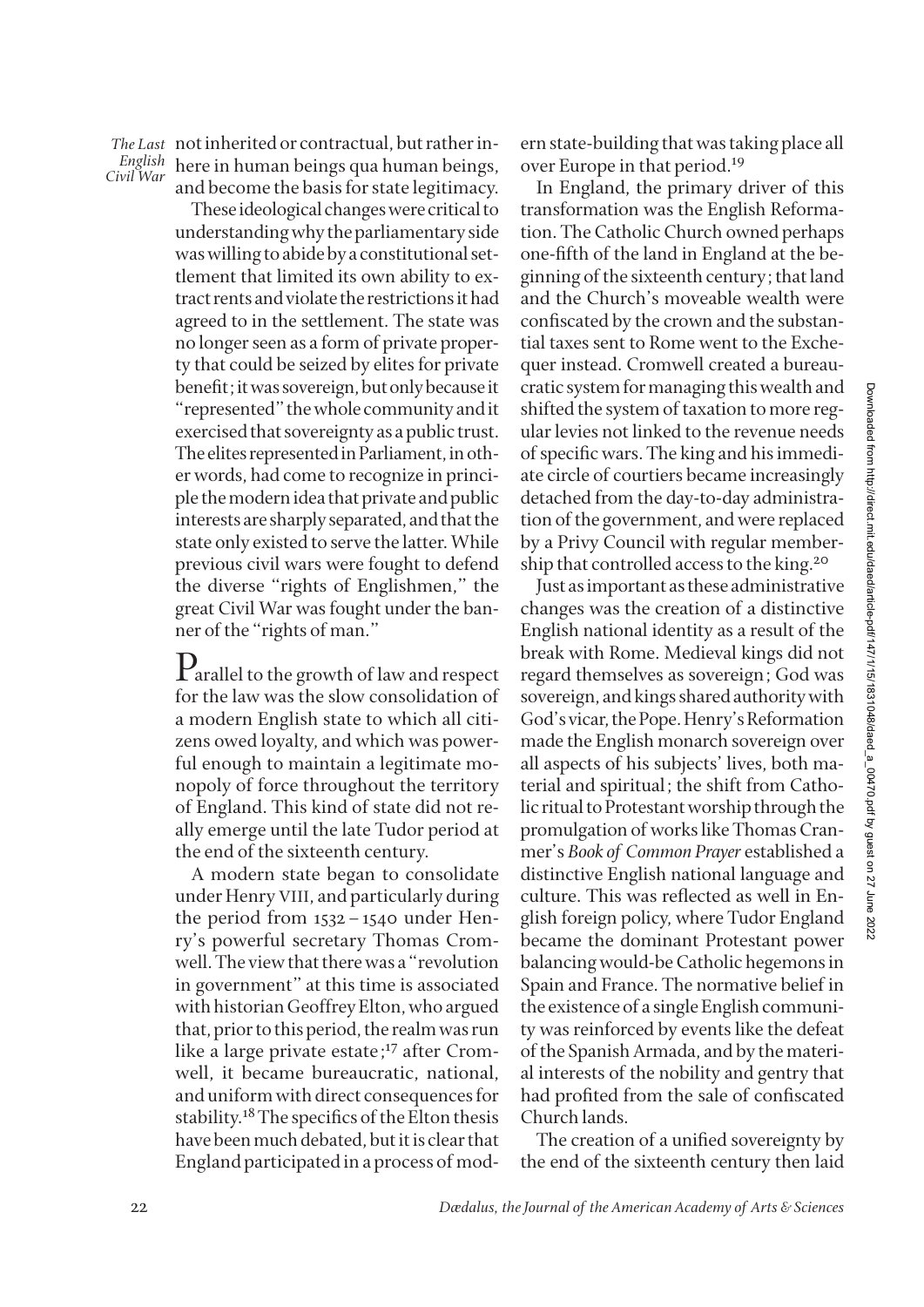the basis for the novel theories of the seventeenth century: after Hobbes, sovereignty came to mean a social contract in which absolute power was vested in the monarch only insofar as he was representative of the whole community. Kings, and particularly the early Stuart monarchs, could no longer rely on their personal wealth and had to seek money either from bankers or by cajoling the elites in Parliament to pay taxes. The various Stuart monarchs sought to return to the situation in which kings ruled rather than reigned, but found they did not have the resources to do so. After the Glorious Revolution, the monarch became an increasingly ceremonial figure attached to Parliament and a large bureaucratic machine; capturing the kingship, which had been the object of civil wars before the Tudors, was much less of an elite objective. The often incompetent Hanoverian kings of the eighteenth century did not provoke civil conflicts because their prime ministers and Parliaments were the effective rulers of a Britain that was becoming territorially consolidated.

English stability after 1689 was the byproduct of several slow-moving political conditions: increasing respect for the law and constitutionalism, and the growth of a modern state that could administer the realm even if the king were weak or incompetent.

English stability was the result of an elite bargain, but it was a pact that took hold only over the course of six centuries. Beginning with the Magna Carta, such pacts were seen by elites as no more than momentary truces that could be upended the moment they felt they could get the upper hand. The stability of the settlement coming out of the Glori-

*Francis* ous Revolution, by contrast, was rooted in *Fukuyama* normative or ideational commitments by those elites to constitutionalism and legal tradition, to a clearly perceived English national identity, and to a new understanding of sovereignty that was vested in the equal rights of all citizens.

This suggests that there can be no stable democracy without a normative commitment to democracy and to the rule of law; indeed, there cannot be a stable state unless there is a shared understanding of national identity underpinning the state's legitimacy. Elite bargains will buy time and temporarily reduce conflict, but they will not necessarily result in either a stable state or liberal democracy.

Many contemporary conflicts will therefore continue until greater normative commitment to state, law, and democracy come about. Both Afghanistan traditionally and Iraq since the American invasion in 2003 have suffered from weak states and weak national identities. While U.S. assistance could help create certain visible institutions of government (such as armies and police, schools and clinics), these initiatives alone did not foster a new sense of national identity, commitment to the law, or states that could command authority throughout the territory of these countries. It is not necessarily the case that building such normative commitments will take six centuries, as in the English case, but the ability to effect such changes within the short time frame dictated by the patience of American and European taxpayers is questionable. This means that the burden of sustainable institution-building necessarily will fall on the local elites themselves, who will have to draw upon their own traditions to create legitimacy and political order.

## **ENDNOTES**

Author's Note: I would like to thank Leah Nosal for her help in researching this essay.